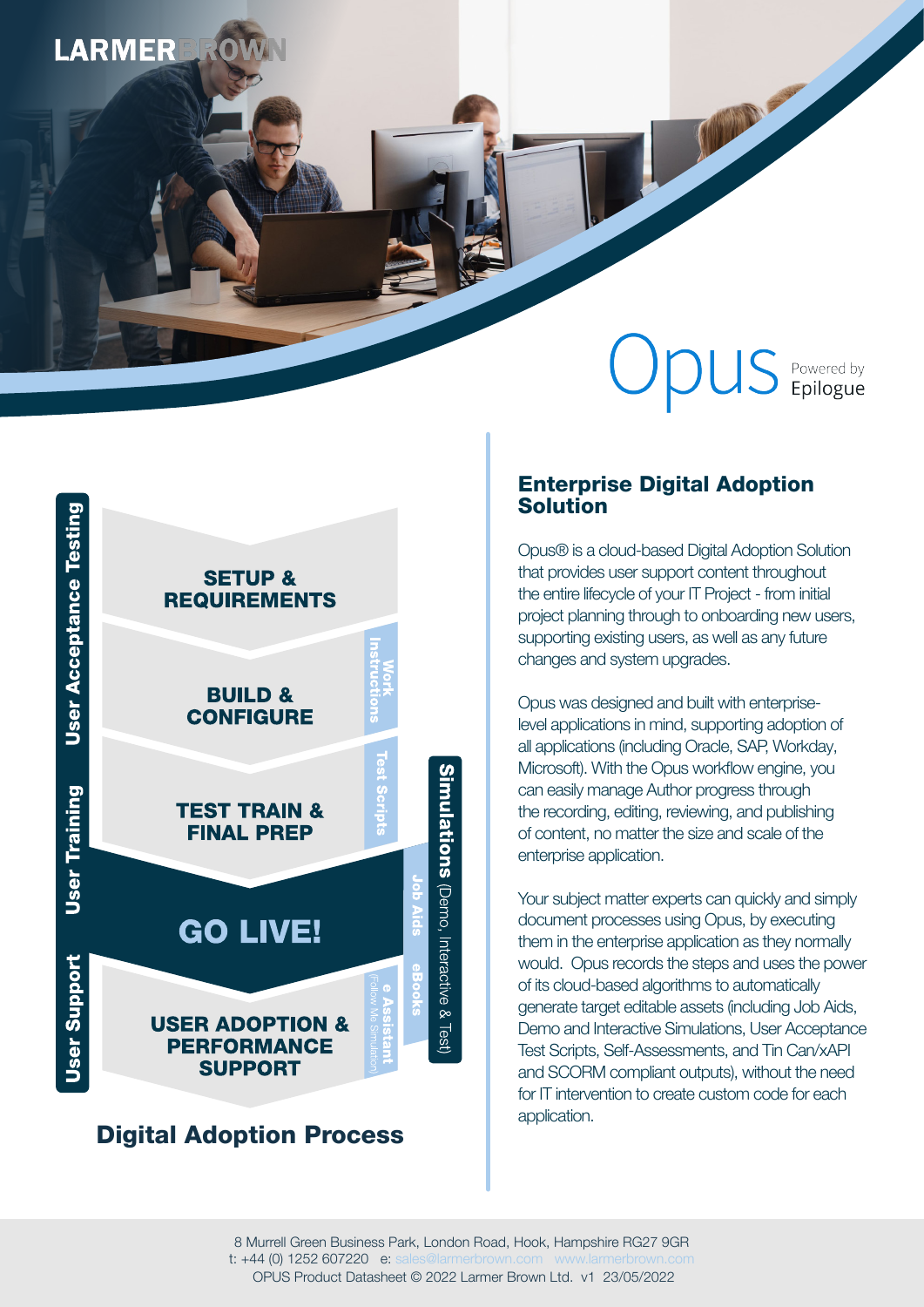## Create Digital Content Easily

Experience fast and seamless content creation for pre and post go-live activities. Automatically generate content for eLearning, user manuals, assessments, job aids and simulations.

- Easy drag and drop editor to add insights, to improve knowledge transfer
- Automatically generate multiple outputs for inapplication guidance, training, assessment, User Acceptance Testing and compliance
- Perfect for use by subject matter experts no training required to record task execution
- Built for the enterprise quick to execute and scales to any volume of documentation needed



## Drive End User Engagement

By offering in-application training and support, you can decrease time to adoption as your users can directly practice within the application as they work

- Support users in-application, increasing satisfaction and productivity
- Reduce time to adoption and competency
- Reduce support calls and peer disruption



#### Manage Workflow and Collaboration

By optimising communication, Opus enables collaboration between teams at every stage of the digital adoption process

- Workflow, Project/Task and Content Management for creating, reviewing, approving and maintaining content
- Create and enable standards for content look and feel
- Edit and update flow through to existing content
- Opus Dashboard gives "air traffic control" view of workflow and activity

| My Items   My Team                                                         |                                                                     |            |                     |                                                                                                                                                                                                                                                                                                                                                                                                                                                                                                                                                  |
|----------------------------------------------------------------------------|---------------------------------------------------------------------|------------|---------------------|--------------------------------------------------------------------------------------------------------------------------------------------------------------------------------------------------------------------------------------------------------------------------------------------------------------------------------------------------------------------------------------------------------------------------------------------------------------------------------------------------------------------------------------------------|
| My Tasks                                                                   | <b>My Projects</b><br>٠                                             |            | $\mathbf{r}$        | <b>Ouick Set Up</b>                                                                                                                                                                                                                                                                                                                                                                                                                                                                                                                              |
| Delete Items from your Amazon Basket                                       | Rebecca Amazon Project                                              |            |                     | Get to know the features within Opus by completing<br>the following tasks:                                                                                                                                                                                                                                                                                                                                                                                                                                                                       |
| Create VN01                                                                | <b>ID Edwards Project</b>                                           |            |                     | Create a Team Template                                                                                                                                                                                                                                                                                                                                                                                                                                                                                                                           |
| <b>My Contents</b><br>Below is the list of content you're associated with. | SAP 54 HANA Project<br>Infor Project<br>IFS Project 2022<br>See All |            | 568.AE<br>$\Delta$  | Grouping Steps Under a Single<br>Image<br>One editing technique that can streamline your job<br>aids is to group steps. The Opus Editor allows<br>authors to multiple steps using one image.<br>For instructions on how to group steps, visit this Opus<br>document:<br>How to Group Steps in a tob Aid<br><b>Opus Community</b><br>Visit our Opes Community to speak with other Opus<br>users, manage & log your cases, and find additional<br>knowledge content. If you are not already a member.<br>simply select Sign Up on the log-in page. |
| Title                                                                      | <b>Status</b>                                                       | Date       | <b><i>Views</i></b> | <b>Court Community Portal</b>                                                                                                                                                                                                                                                                                                                                                                                                                                                                                                                    |
| Bunning Document Tolerances with Budget Checking                           | imported                                                            | 04/06/2022 | ٠                   | <b>Frequently Used Tasks</b>                                                                                                                                                                                                                                                                                                                                                                                                                                                                                                                     |
| <b>Understanding Commitment Control</b>                                    | Imported                                                            | 06/06/2022 | ö                   | This new section will help you get started on using                                                                                                                                                                                                                                                                                                                                                                                                                                                                                              |
|                                                                            | Imported                                                            | 04/06/2022 | ×                   | the application:                                                                                                                                                                                                                                                                                                                                                                                                                                                                                                                                 |
| <b>Budget Checking Purchase Orders</b>                                     |                                                                     |            |                     | <b>Croin Projects</b>                                                                                                                                                                                                                                                                                                                                                                                                                                                                                                                            |
| <b>Budget Checking Procurement Cards</b>                                   | <b>Imported</b>                                                     | 04/06/2022 | ö                   | Open Tasks                                                                                                                                                                                                                                                                                                                                                                                                                                                                                                                                       |

## Track and Report Learning Effectiveness

To track the effectiveness of your learning content, Opus provides valuable insights into end user behaviour

- Track workflow and project/task status
- **Track utilisation**
- Monitor content aging
- Assemble learning performance data (xAPI)

| <b>POPULAR CONTENT</b>                            |                 | <b>TOP USERS</b>                        |                  |                    |
|---------------------------------------------------|-----------------|-----------------------------------------|------------------|--------------------|
| MOST POPULAR LEAST POPULAR                        | 用               | AUTHORS CONTENT USERS                   |                  | ₿                  |
| 10<br>$15 -$                                      |                 | <b>RANK</b>                             | <b>AUTHOR</b>    | <b>AUTHORSHIPS</b> |
| 14                                                |                 |                                         | Rebecca Clark    | $\mathfrak{D}$     |
| $12 -$<br>12                                      |                 | z                                       | Epilogue Systems | s                  |
| к.                                                |                 |                                         |                  |                    |
| 6.                                                |                 |                                         |                  |                    |
| ε.                                                |                 |                                         |                  |                    |
| $2 -$                                             |                 |                                         |                  |                    |
|                                                   |                 |                                         |                  |                    |
| <b>Budget Checking</b><br>PTM - Create Wig        | Factory Witness |                                         |                  |                    |
| Content Views                                     |                 |                                         |                  |                    |
| <b>USER MANAGEMENT</b>                            |                 | <b>UPCOMING DELETIONS (NEXT 7 DAYS)</b> |                  |                    |
| Indeed Books Active Books Insche Books Incomplete |                 | O ITEM PENDING DELETION                 |                  |                    |
|                                                   |                 | <b>TITLE</b>                            | <b>AUTHOR</b>    | VERSION<br>UPDATED |